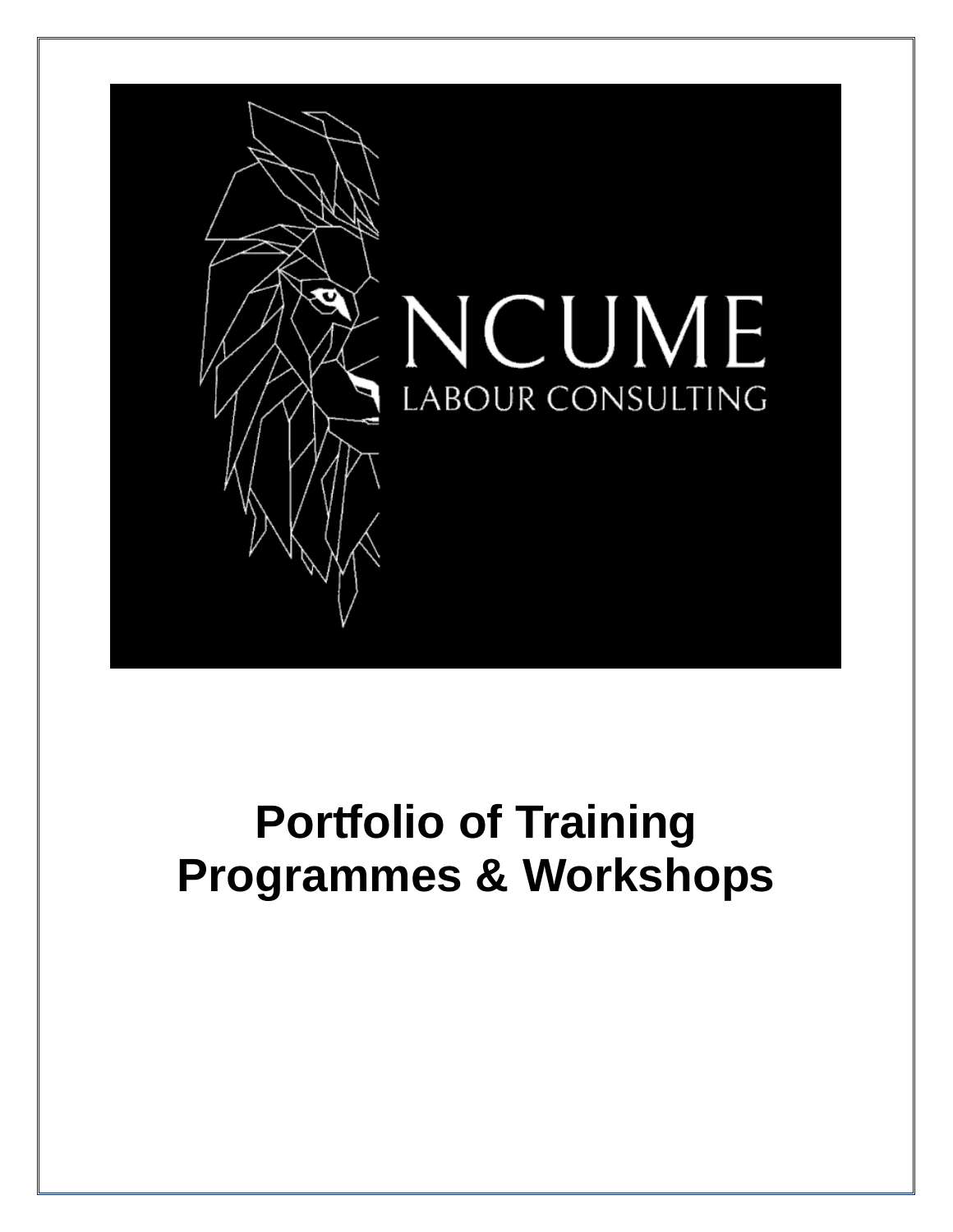# **CONTENTS**

|                                                                 |                                                                                              | <b>Duration</b>    |
|-----------------------------------------------------------------|----------------------------------------------------------------------------------------------|--------------------|
|                                                                 | <b>EMPLOYMENT LAW AND RELATIONS</b>                                                          |                    |
| 1.                                                              | <b>MANAGING EMPLOYMENT RELATIONS (MER)</b>                                                   | 2 days             |
| 2.                                                              | <b>PREPARING FOR &amp; INITIATING DISCIPLINARY &amp; POOR</b><br><b>PERFORMANCE HEARINGS</b> | 2 days             |
| 3.                                                              | <b>CHAIRING DISCIPLINARY &amp; INCAPACITY HEARINGS</b>                                       | 2 days             |
| 4.                                                              | <b>MANAGING INCAPACITY (POOR PERFORMANCE &amp; ABSENTEEISM)</b>                              | 1 day              |
| 5.                                                              | ADVANCED WORKSHOP: CROSS-EXAMINATION                                                         | $1\frac{1}{2}$ day |
| 6                                                               | ADVANCED WORKSHOP: CCMA RULES                                                                | $\frac{1}{2}$ day  |
| 7.                                                              | <b>PREPARING FOR &amp; PRESENTING A CASE AT CONCILIATION &amp;</b><br><b>ARBITRATION</b>     | 2 days             |
| 8.                                                              | <b>WORKPLACE HARASSMENT</b>                                                                  | 1 day              |
| 9.                                                              | <b>EMPLOYMENT EQUITY: RIGHTS &amp; OBLIGATIONS</b>                                           | 1 day              |
| <b>CONSENSUS-BUILDING, DEAL-MAKING &amp; DISPUTE RESOLUTION</b> |                                                                                              |                    |
| 10.                                                             | <b>NEGOTIATION SKILLS (LABOUR &amp; COMMERCIAL)</b>                                          | 2 days             |
| 11.                                                             | <b>CONFLICT PREVENTION, MANAGEMENT AND RESOLUTION - A</b><br><b>LEADERSHIP APPROACH</b>      | 1 day              |
| 12.                                                             | <b>MEDIATING WORKPLACE CONFLICT</b>                                                          | 3 days             |
|                                                                 | <b>WORKPLACE SOLUTIONS</b>                                                                   |                    |
| 13.                                                             | <b>EMOTIONAL INTELLIGENCE</b>                                                                | 1 day              |
| 14.                                                             | <b>EMPLOYEE ENGAGEMENT: CREATING THE IDEAL WORKPLACE</b>                                     | 2 days             |
| 15.                                                             | TIME AND SELF-MANAGEMENT                                                                     | 1 day              |
| 16.                                                             | <b>EFFECTIVE DELEGATION</b>                                                                  | 1 day              |
| 17.                                                             | <b>MANAGING DIFFICULT CONVERSATIONS</b>                                                      | 2 days             |
| 18.                                                             | <b>PERFORMANCE MANAGEMENT</b>                                                                | 2 days             |
| 19.                                                             | THE BUSINESS CASE FOR SUBSTANTIVE DIVERSITY                                                  | 1 day              |
| 20.                                                             | <b>PROTECTION OF PRIVATE INFORMATION (POPI)</b>                                              | 1 dav              |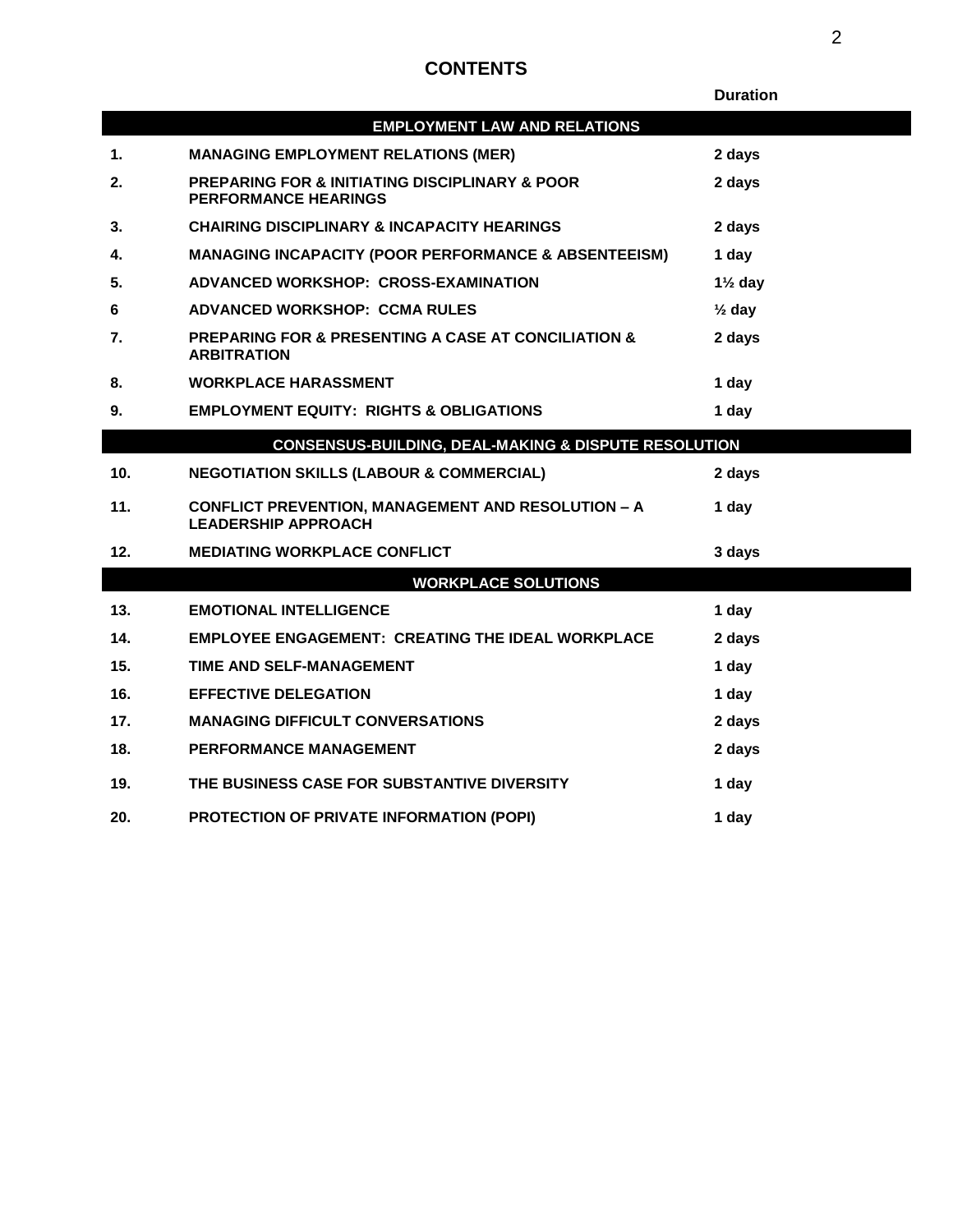# **1. MANAGING EMPLOYMENT RELATIONS (MER)**

# **DURATION: 2 days**

# **PURPOSE / OUTCOME**

To equip line managers with a broad understanding of ER/IR, including managing conflict, building cooperative relationships and disciplinary/incapacity procedures.

#### **CONTENT**

- Introduction to employment relations
- The importance of trust in employment relations
- Assessing the state of ER and levels of trust in the organisation
- The contract of employment: fixed-term and permanent
- Overview of relevant employment legislation
- Rights and duties in employment
- Causes of ill discipline
- Distinguishing misconduct from incapacity
- The meaning of "*dismissal*" and disciplinary action short of dismissal
- The Code of Good Practice: Dismissal
- Substantive fairness guidelines for deciding on guilt & sanctions
- Procedural fairness requirements
- Conducting a disciplinary interview/discussion
- Grievance procedures
- Managing absenteeism and poor performance: from adversarialism to collaboration
- A step-wise approach to effective counselling
- Specific problem areas: harassment; dishonesty; poor work performance & other areas requested for discussion, case studies & role plays

#### **PRACTICAL ACTIVITIES**

- Understanding the various employment contracts
- The reprimand and various disciplinary warnings
- From critisism to feedback
- The disciplinary interview (less serious transgressions)
- Formulation of the complaint (charge)
- The incapacity process: timing and visualise
- Assessing medical certificates

#### **TARGET GROUP**

Supervisors/team leaders/first line managers, middle management - with no or little previous training exposure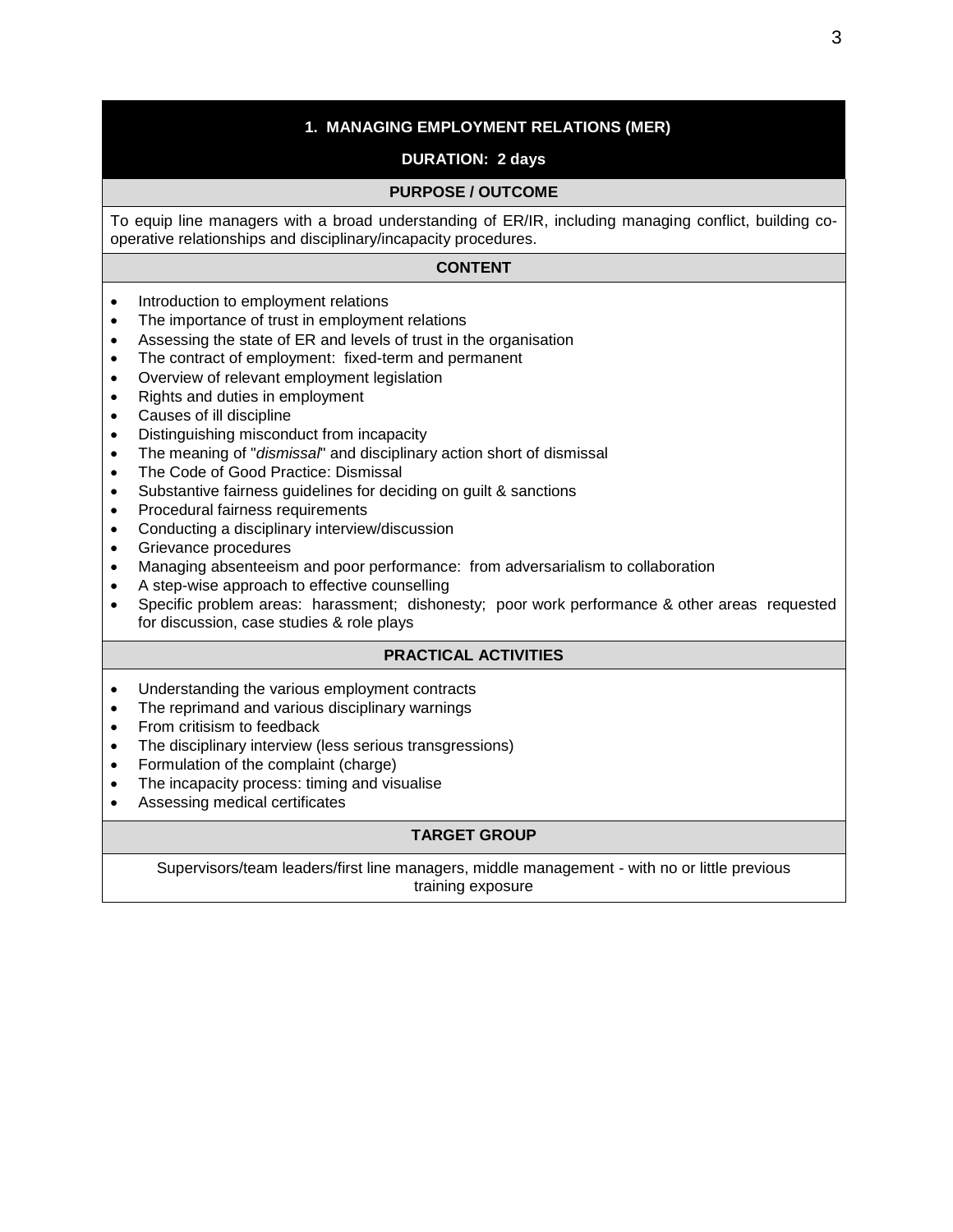# **2. PREPARING FOR & INITIATING DISCIPLINARY & POOR PERFORMANCE HEARINGS**

### **DURATION: 2 days**

#### **PURPOSE / OUTCOME**

To provide initiators and/or employee representatives with the ability to effectively investigate, prepare for and present a case at disciplinary/incapacity hearings

#### **CONTENT**

- Causes of ill discipline
- Distinguishing misconduct from incapacity
- The meaning of "*dismissal*" and disciplinary action short of dismissal
- The Code of Good Practice: Dismissal
- Substantive fairness guidelines: understanding guilt and sanction
- Procedural fairness role of the initiator
- How to gather facts and information the investigation
- Preparing for and initiating a disciplinary interview versus a formal hearing
- Strategising the case
- Preparing an opening and closing statement
- Understanding balance of probabilities
- How to examine and cross examine
- Rules of evidence dealing with evidence and admissibility
- Pitfalls within the process
- Poor performance management counselling as joint problem-solving
- Preparing for the performance hearing

# **PRACTICAL ACTIVITIES**

- The requirements of substantive and procedural fairness: case study
- The roles of the various parties involved in a disciplinary hearing: case studies
- The hearing procedure and the situations (problems) that may arise during a disciplinary hearing
- Finding and sanction: case studies
- Practical activities are aimed at preparation for the role of the initiator
- Dealing with evidence: case study

#### **TARGET GROUP**

Supervisors/managers who would initiate disciplinary and incapacity hearings or representatives of employees.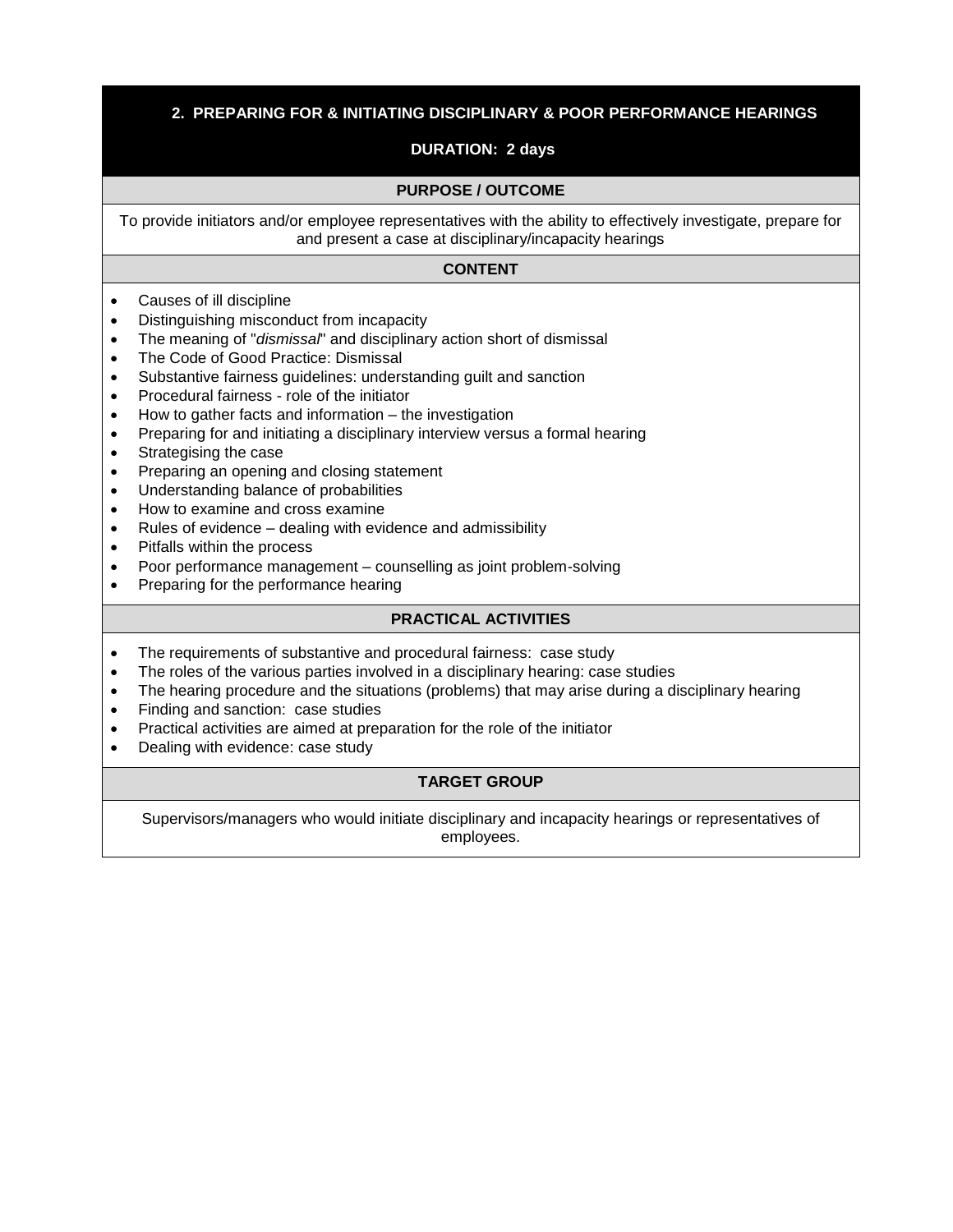# **3. CHAIRING DISCIPLINARY & INCAPACITY HEARINGS**

#### **DURATION: 2 days**

#### **PURPOSE / OUTCOME**

To equip managers who chair hearings with the knowledge and skills required to effectively manage all aspects of a hearing, including decision-making on guilt and sanction

#### **CONTENT**

- Distinguishing misconduct from incapacity
- The meaning of "*dismissal*" and disciplinary action short of dismissal
- The Code of Good Practice: Dismissal
- Substantive fairness guidelines for deciding on guilt & sanctions
- Procedural fairness role of the chairperson
- Preparing for a disciplinary hearing
- The roadmap for conducting a hearing successfully: the 12 steps
- Rules of evidence
- Dealing with various obstacles at the hearing
- Deciding on the balance of probabilities
- Determining sanction
- Alternatives to dismissal

#### **PRACTICAL ACTIVITIES**

- The requirements of substantive and procedural fairness: case study
- The roles of the various parties involved in a disciplinary hearing: role play
- The hearing procedure and the challenges that may arise during a disciplinary hearing: case studies
- Finding and sanction: case studies
- Practical activities are aimed at preparation for the role of the chairperson in conducting the hearing as well as formulating the outcome

#### **TARGET GROUP**

Managers who would chair disciplinary hearings.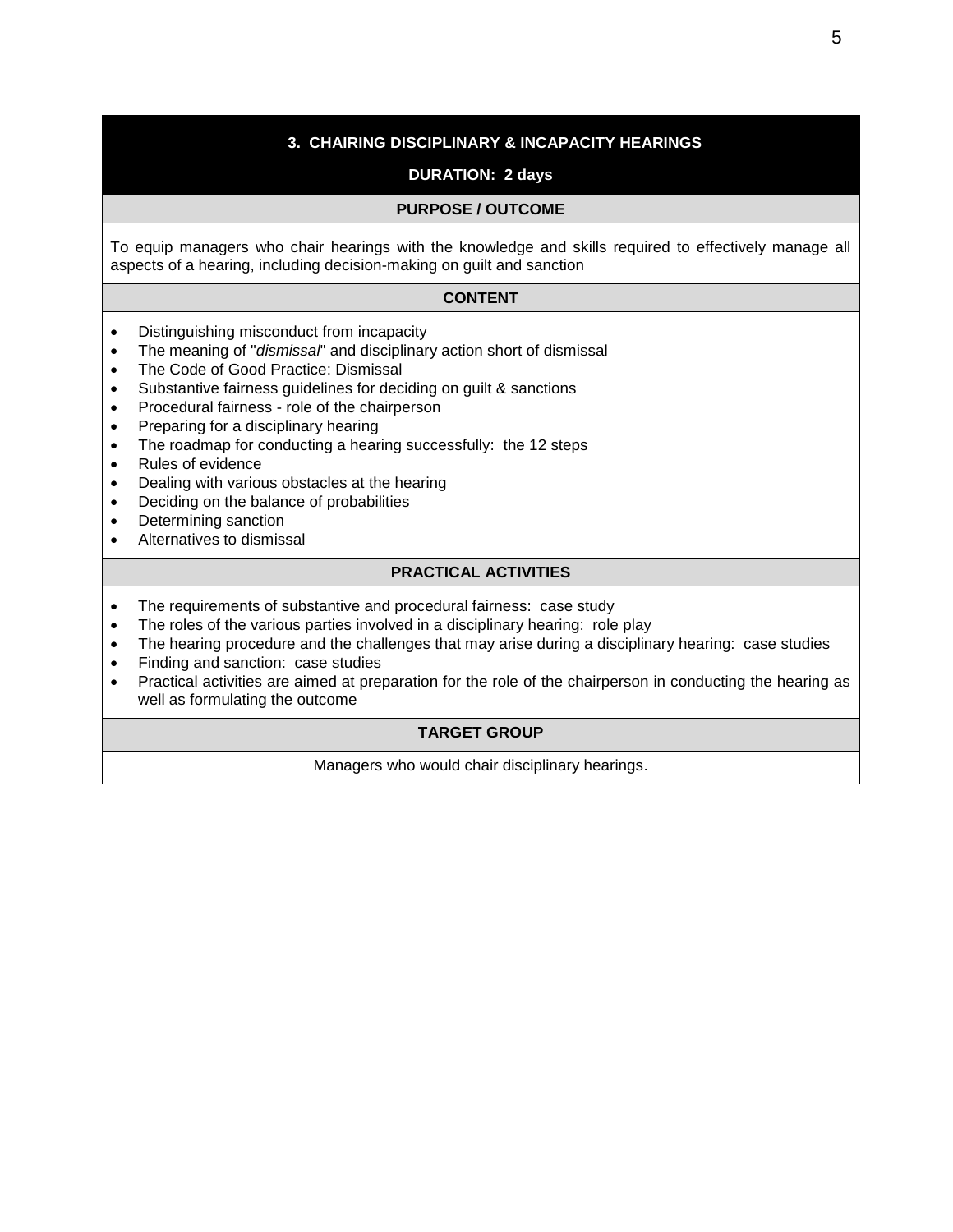#### **4. MANAGING INCAPACITY (POOR PERFORMANCE AND ABSENTEEISM)**

#### **DURATION: 1 day**

#### **PURPOSE / OUTCOME**

To equip line managers with the knowledge and skill to pro-actively manage and root performance and attendance problems

#### **CONTENT**

- Causes of incapacity
- Cost implications of incapacity
- Qualities of a good manager of poor performance
- Misconduct versus incapacity: significance of the difference
- The Code of Good Practice substantive and procedural guidelines
- Distinguishing performance management from managing poor performance essence of correct timing
- Step-wise approach to effective counselling: a collaborative approach
- Encouraging better performance: balanced positive and negative feedback
- Dealing with ill health / frequent absenteeism & medical certificates
- Managing probation
- Instituting the incapacity process: when to start and visualising the process
- Case studies

# **PRACTICAL ACTIVITIES**

- Identify the requirements of substantive fairness
- Identify the requirements of procedural fairness
- The distinction between, incapacity and negligence: case studies
- The incapacity interview: role play
- Various steps in the incapacity process and supporting documentation: template letters

# **TARGET GROUP**

Supervisors/team leaders/first line managers/middle management.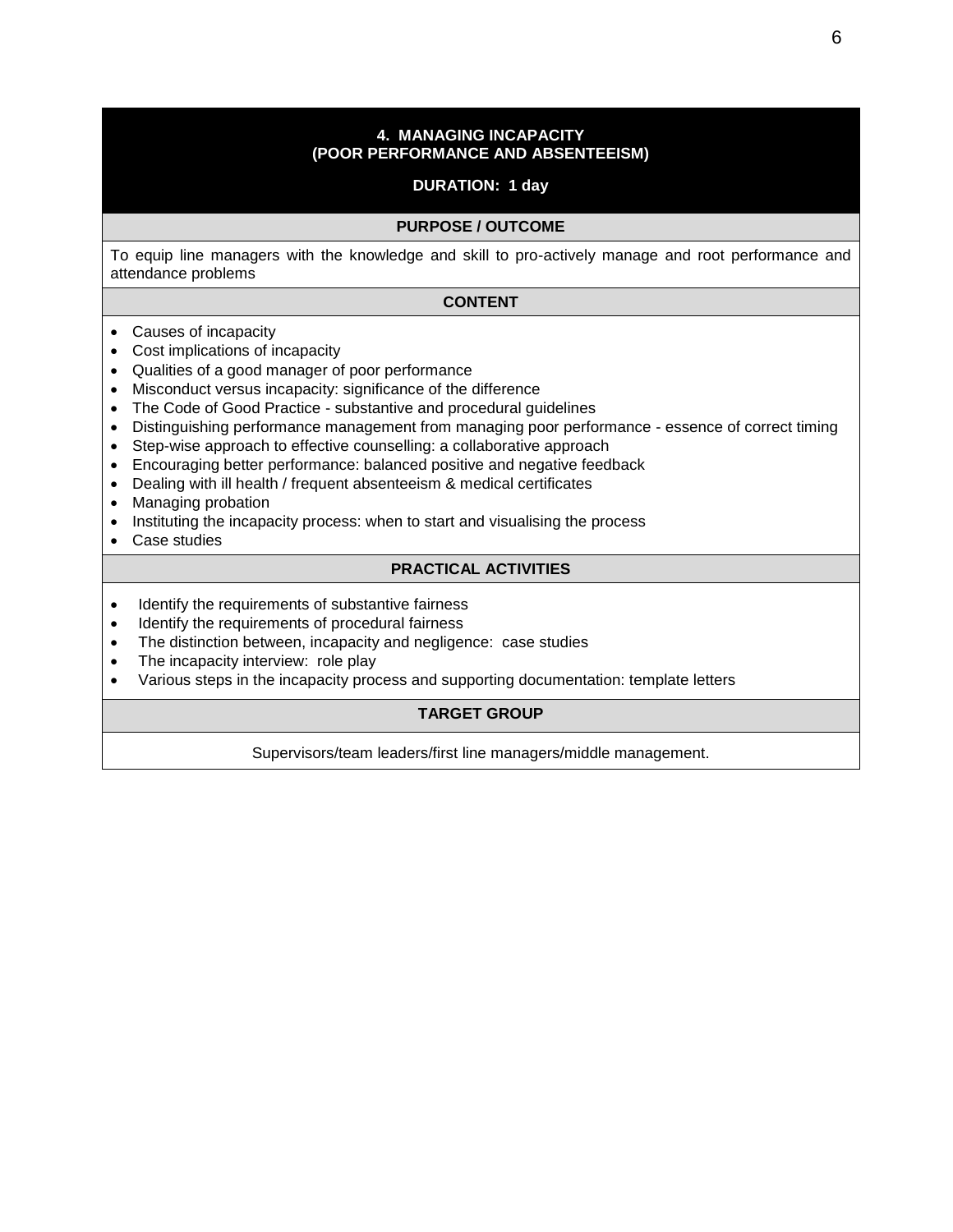#### **5.** ADVANCED WORKSHOP: **CROSS-EXAMINATION**

#### **DURATION: 1½ day**

#### **CONTENT**

#### **Principles of Evidence**

- How does one weigh up evidence?
- What does "balance of probabilities" mean?
- **EXEDER** Is there a higher standard where the charges are of a criminal nature?
- What is the "evidential burden"?
- What is "relevant" evidence?
- When is evidence not admissible?
- May one rely on illegally obtained evidence?
- Admissions
- Different forms of evidence: oral, real and documentary
- How does one deal with machine generated and similar evidence?
- When can the arbitrator take "judicial notice" of a fact?
- Presumptions of law

#### **Witnesses**

- When is a witness competent to testify?
- Can one compel someone to testify?
- Calling witnesses
- Refreshing the memory of witnesses
- **■** Impeaching the credibility of witnesses

#### **Cross-examination**

- What does one want to achieve with cross-examination?
- **Ethical considerations**
- General principles relating to preparation of cross-examination
- How do I prepare for cross examination?
- Does it make a difference whether material is available or not?
- What are the risks and pitfalls of cross-examination?
- What do I do if the witness is honest?
- When and how should I use "expert" evidence?
- The importance of timing
- **Restrictions on cross-examination**
- The basic techniques in cross-examination
- Why should I always put our witness's version to the witness?

#### **TARGET GROUP**

HR/IR managers, line managers appearing at the CCMA or bargaining councils and union representatives.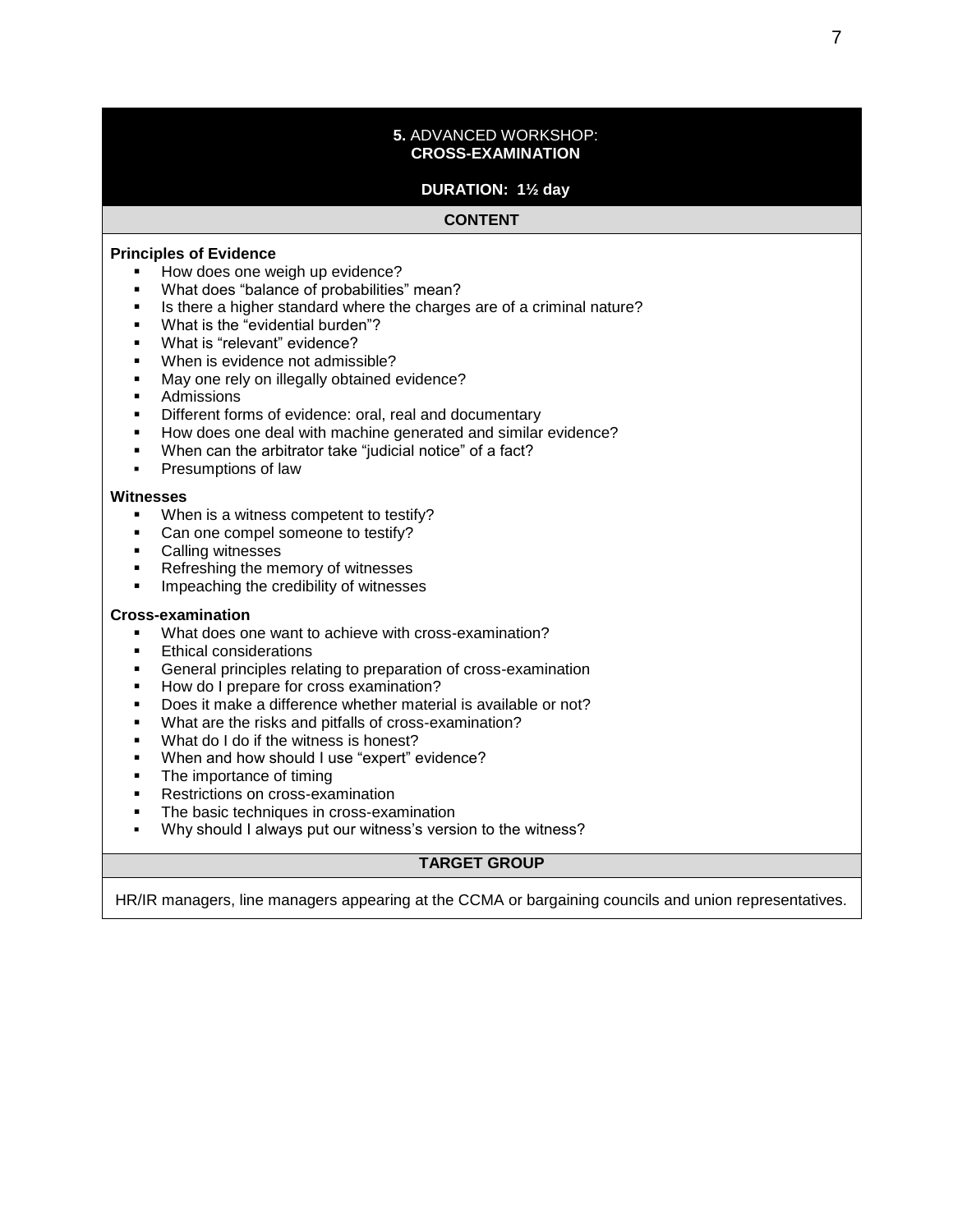#### **6.** ADVANCED WORKSHOP: **CCMA RULES**

# **DURATION: ½ day**

#### **CONTENT**

#### **Serving & filing documents**

- What is meant by "filing" and "serving" of documents?
- How are time periods calculated?
- How does one apply for condonation for late filing?
- What is the employer to do if it receives an application for condonation?

#### **Con-arb**

- What is con-arb and when is it used?
- How does one object to con-arb?
- Should one object to it?
- The pitfalls and advantages of con-arb

#### **Applications**

- When is a formal application necessary?
- How does one bring or oppose an application?
- Who must make an affidavit in support of an application?
- What must an affidavit contain?
- When can one apply for variation or rescission of orders?

#### **Pre-arbitration conferences**

- Why have them?
- What should be contained in the minutes?

#### **Arbitrations**

- What should one disclose?
- How does one secure attendance of witnesses?
- How does on make objections and what can one object to?
- When must one file statements?
- Do's and don'ts at arbitration
- Postponements and no shows
- **Points in limine**
- Making a favourable impression

#### **General**

- Jurisdictional issues: when does the CCMA not have jurisdiction?
- How and when do I join parties in the dispute?
- When can I expect a cost award against me or in my favour?

# **TARGET GROUP**

HR/IR managers, line managers appearing at the CCMA or bargaining councils and union representatives.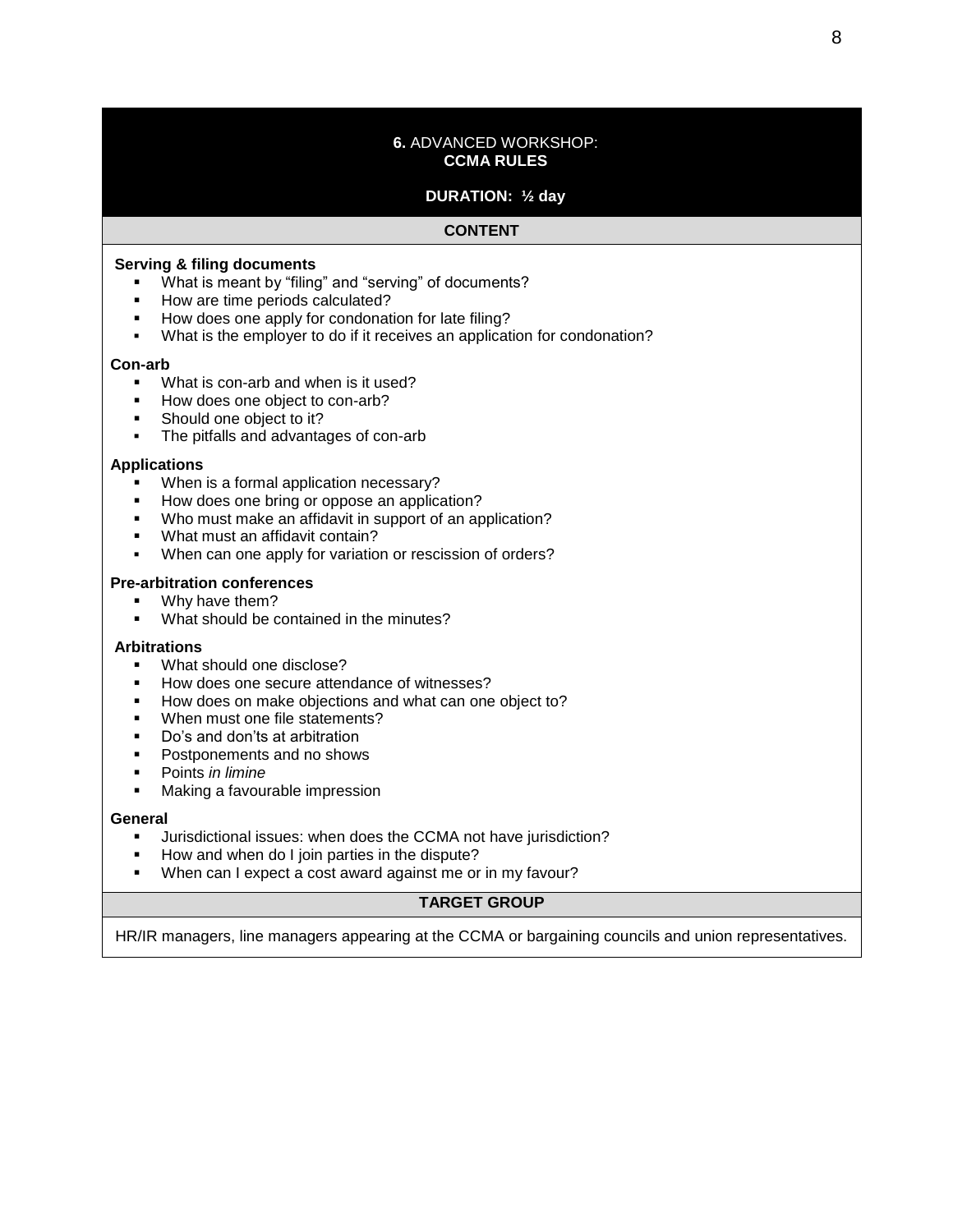# **7. PREPARING FOR & PRESENTING A CASE AT CONCILIATION & ARBITRATION**

# **DURATION: 2 days**

#### **PURPOSE / OUTCOME**

To equip representatives at conciliation and arbitration proceedings with the knowledge and skills to effectively prepare for, strategise and present their cases

#### **CONTENT**

#### **RIGHTS VERSUS INTEREST DISPUTES**

- Structure of the LRA's dispute resolution processes
- Difference between disputes of right & disputes of interest

#### **UNDERSTANDING THE CONCILIATION PROCESS**

- What is conciliation?
- Powers of the commissioner at conciliation
- Preparing for the conciliation process
- To settle or not to settle?

#### **PROBLEMS IN ARBITRATION**

• Typical procedural problems arising prior to and during arbitration

#### **DISMISSAL: SUBSTANTIVE ISSUES**

- What constitutes a "dismissal"?
- Dismissal for misconduct: substantive law
- Dismissal for incapacity: substantive law

#### **EVIDENCE**

- Forms of evidence
- Admissibility & relevance
- Problems with evidence

#### **PREPARATION FOR ARBITRATION**

- Deciding which evidence to use
- Interviewing witnesses & taking statements
- Strategising your case

#### **THE ARBITRATION HEARING**

- Opening statements
- Narrowing the issues
- Examination-in-chief, cross-examination and re-examination

#### **UNFAIR LABOUR PRACTICE ARBITRATIONS**

#### **CCMA RULES**

# **PRIVATE & BARGAINING COUNCIL ARBITRATIONS**

# **PRACTICAL ACTIVITIES**

Employer & Employee representatives at arbitration

# **TARGET GROUP**

#### Employer & employee representatives at arbitration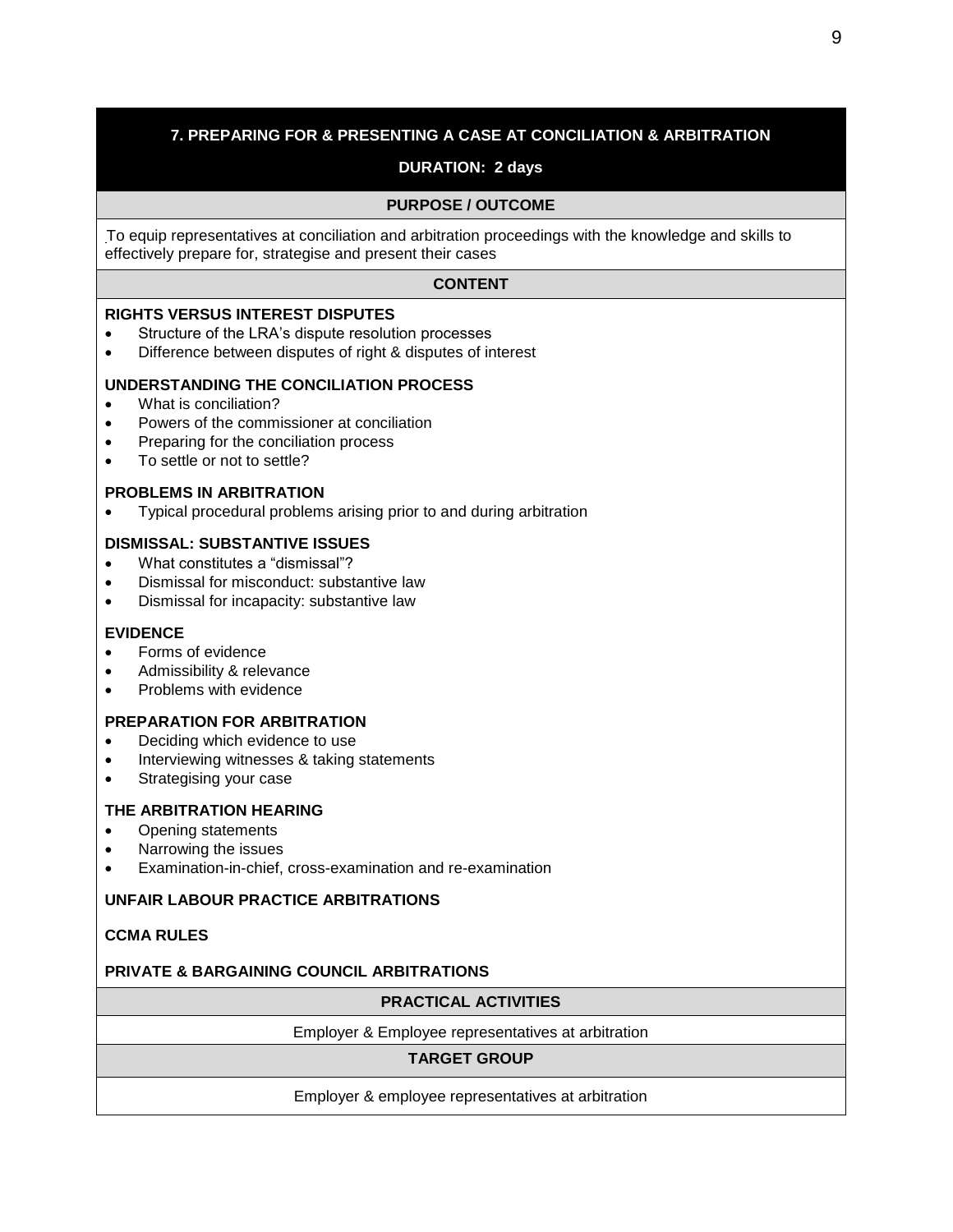# **8. WORKPLACE HARASSMENT**

# **DURATION: 1 day**

#### **PURPOSE / OUTCOME**

To sensitise employees to the risks involved in workplace harassment (including bullying, racism and sexual harassment) and the rights and obligations of the employer and employees

# **CONTENT**

#### **Introduction**

- Dipstick: testing the employer's workplace climate in terms of level of trust and application of rules
- Trust: the key elements (communication, credibility, competence, consistency, concern and respect)
- Conflict: understanding the sources and dynamics of conflict
- Constructive vs destructive conflict
- Approaches to conflict: five different styles
- What to do when conflict happens: choosing an appropriate approach
- Dealing with difficult conversations

#### **Harassment: sexual, racial and other forms of harassment (discrimination) at work**

- The legal framework and relevant case law
- What constitutes 'harassment'
- The employer's duties
- Consequences of harassment for the victim, the employer and the harasser
- The victim's options
- Dealing with complaints of harassment: formal and informal processes: how to respond to an incident or a complaint
- Harassment and culture
- Harassment and company values

#### **Bullying**

- What constitutes 'bullying'?
- The employer's duty to provide a safe working environment
- Using internal grievance mediation to resolve complaints
- When to institute disciplinary procedures

#### **PRACTICAL ACTIVITIES**

Learning takes place through extensive analysis of study material, and case studies and practical role plays.

# **TARGET GROUP**

Managers, supervisors and all employees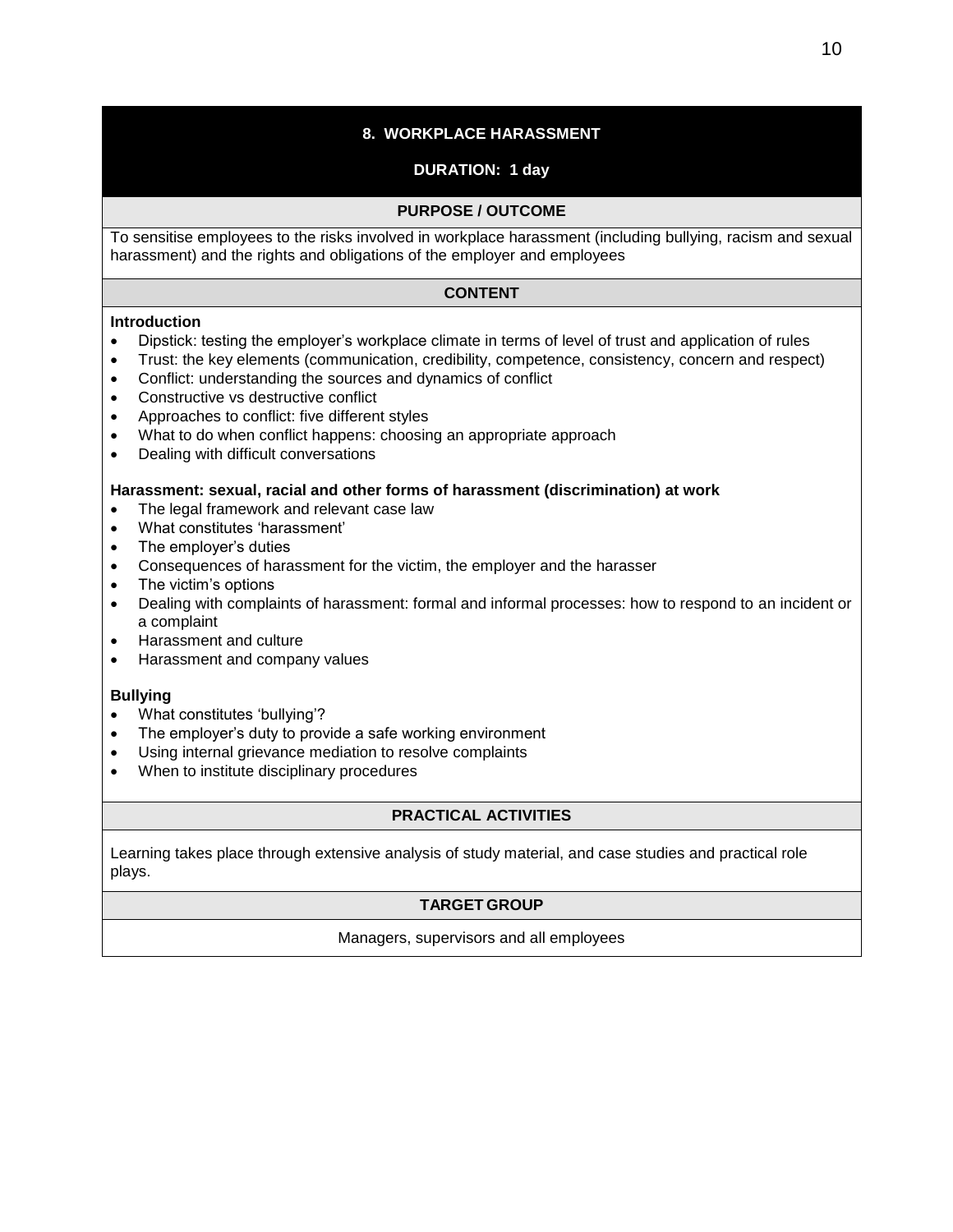# **9. EMPLOYMENT EQUITY: RIGHTS & OBLIGATIONS**

# **DURATION: 1 day**

# **PURPOSE / OUTCOME**

To provide an understanding of the purpose of the EEA, the meaning of 'discrimination', 'affirmative action' and the rights and duties of all parties i.t.o the Act; and to equip EE committees with the knowledge and skills required to effectively fulfil their roles

#### **CONTENT**

#### **THE EMPLOYMENT EQUITY ACT:**

- What does the EEA really say about unfair discrimination?
- What does equal pay for work of equal value mean and require?
- Correcting some of the myths about EE and AA.
- What does the Act say about Affirmative Action?
- Who are 'designated' groups?
- Does the Act stipulate quotas?
- What should be in an EE Plan?
- How does the Act get enforced?
- The role of the EE Committee and the EE manager's responsibilities according to the Act
- When is consultation compliant?
- With whom do we need to consult?
- Overview of the EE Regulations

#### **THE FOUR FOCUS AREAS OF EE:**

- Removing unfair discrimination with focus on equal pay for work of equal value.
- Reasonable accommodation
- Affirmative action
- Recognising diversity

#### **OVERVIEW OF THE ORGANISATION'S EE POLICY & BALANCING EE WITH THE ORGANISATION'S OPERATIONAL REQUIREMENTS**

#### **THE ROLE OF THE EE COMMITTEE**

- The meaning of consultation
- Role of the Union/s

#### **PRACTICAL ACTIVITIES**

- Case studies
- Individual & group work

#### **TARGET GROUP**

All levels of management, including employee representatives and EE committees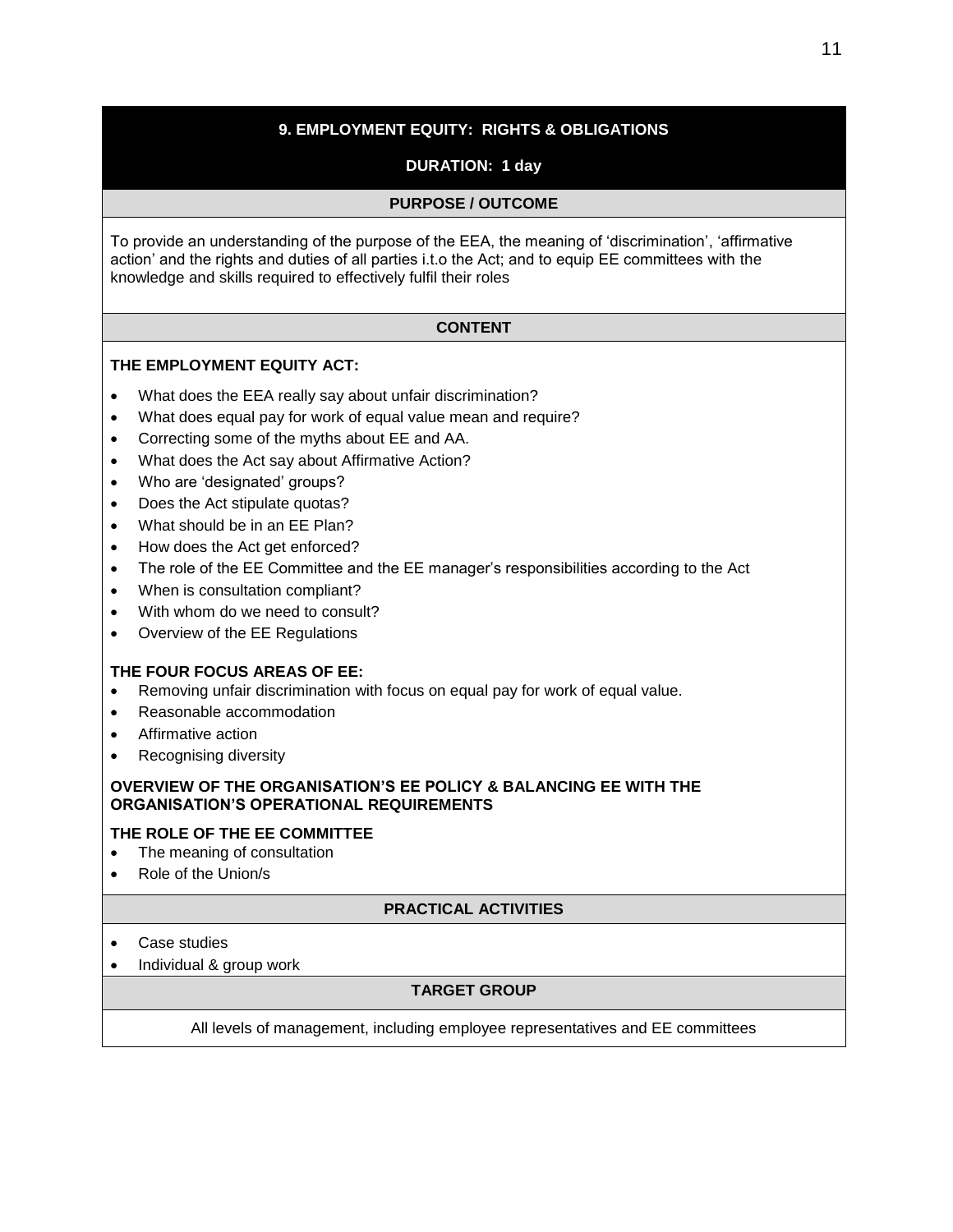# **10. NEGOTIATION SKILLS (LABOUR & COMMERCIAL)**

# **DURATION: 2 days**

#### **PURPOSE / OUTCOME**

To provide negotiators with a sound knowledge of the principles of negotiation and to skill them in the techniques and behaviours required to effectively negotiate sustainable agreements

#### **CONTENT**

- Influencing preferences: understanding your unique style and how this will influence your conflict handling and negotiation style
- Conflict: understanding conflict and the role of negotiation in resolving it
- Approaches to conflict: various systems and approaches
- Conflict management style and negotiation
- Identifying content, process and relationship issues
- Mutual gains approach
- Positional and interest-based bargaining
- Common errors made during negotiations
- Defining success in negotiations
- Preparation for negotiations: the seven elements of preparation
- Interacting with the other side: the five phases of negotiation
- Characteristics of a good negotiator
- Power in negotiation
- Obstacles and complicating factors
- Ethics
- Becoming a better negotiator
- Dealing with difficult people (understanding why you find it more challenging to deal with certain people)
- Assertiveness in communication practical actions to take to improve communication skills & improve your ability to build strong working relationships
- Breaking deadlock

#### **PRACTICAL ACTIVITIES**

Learning takes place through extensive analysis of study material, case studies and practical role plays. Individual coaching sessions available post-training (profile discussions, practical development activities, etc)

#### **TARGET GROUP**

All employees involved in negotiation, e.g. managers, sales and marketing staff; those who need to influence and build relationships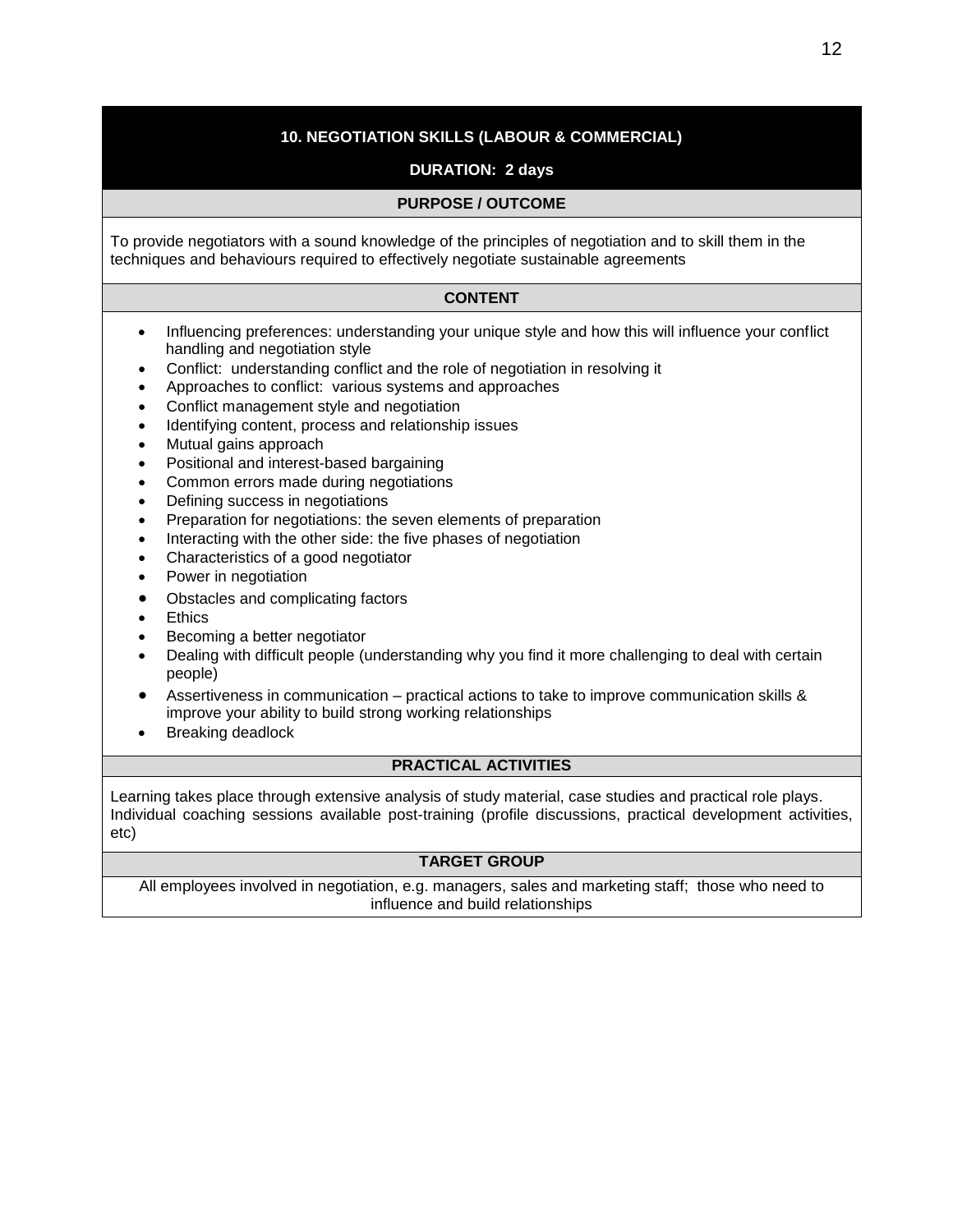# **11. CONFLICT PREVENTION, MANAGEMENT AND RESOLUTION – A LEADERSHIP APPROACH**

# **DURATION: 1 day**

# **PURPOSE / OUTCOME**

To equip participants with the skills required to resolve differences in the workplace in a collaborative, costeffective and sustainable manner.

# **CONTENT**

- Conflict: understanding the sources and dynamics of conflict
- Self-assessment: preferred conflict style
- Constructive v destructive conflict
- Approaches to conflict: five different styles
- Choosing an appropriate approach
- DVD: What to do when conflict happens
- Dealing with difficult conversations
- Understanding CPR challenges (conflict, process and relationship)
- Dealing with difficult people
- Breaking deadlock

#### **PRACTICAL ACTIVITIES**

- General guidelines on what and what not to do in conflict situations
- Learning takes place through extensive analysis of study material, case studies and practical role plays

# **TARGET GROUP**

All levels of management and personnel managers, sales and marketing people – those who are managing people and people related issues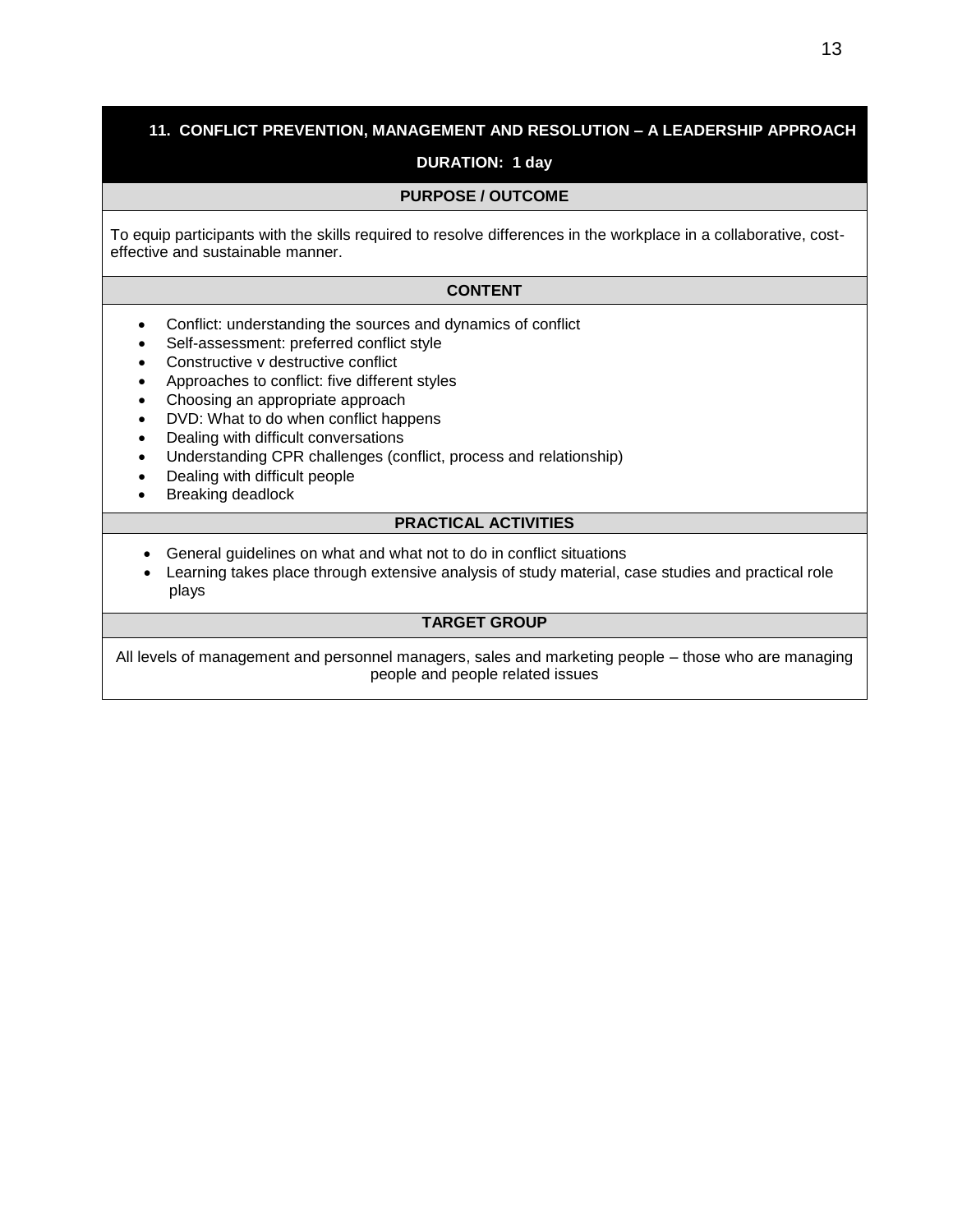# **12. MEDIATING WORKPLACE CONFLICT**

# **DURATION: 3 days**

#### **PURPOSE / OUTCOME**

To provide participants with an understanding of the mediation process and to equip them with the skills to both 'self-mediate' their own conflicts at work and mediate conflicts involving others

#### **CONTENT**

- The nature of conflict: the conflict cycle, the costs of conflict, different levels of conflict, becoming comfortable with conflict
- Why mediation works: the magic within the method
- What is 'managerial' or workplace mediation?
- When to use managerial mediation
- How to perform managerial mediation
- Preventive mediation stopping conflict before it starts
- Your personal action plan
- Ensuring the result doesn't unravel

#### **PRACTICAL ACTIVITIES**

Learning takes place through extensive analysis of study material, case studies and practical role plays

# **TARGET GROUP**

Line managers at all levels (public and private sector); directors of companies; business owners (including family businesses); HR managers.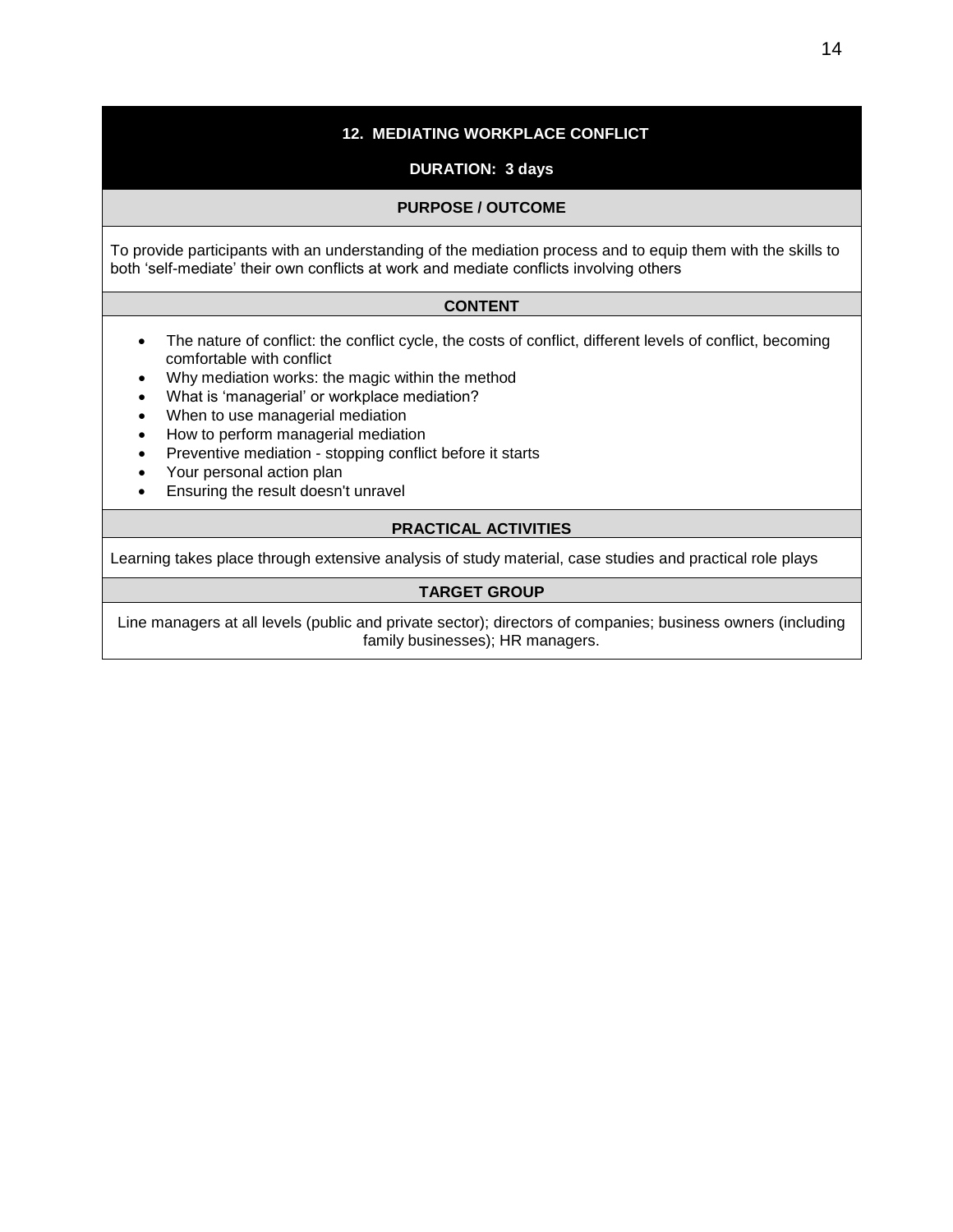# **13. EMOTIONAL INTELLIGENCE**

# **DURATION: 1 day**

#### **PURPOSE / OUTCOME**

To equip participants with the understanding and ability to integrate EQ in the workplace

#### **CONTENT**

- Self-assessment of EQi profile
- Understand what emotional intelligence is how emotion underpins performance
- What is the relevance to the business environment EQ of high performance leaders
- Exploring the link to leadership
- Theory based on 5 EQi traits (intrapersonal, interpersonal, stress management, adaptability, general mood using BarOn Model)
- Working with self-awareness, self management, motivation and relationship building
- Exploring some of own personal EQ challenges and strengths

# **PRACTICAL ACTIVITIES**

- Complete self-reporting EQi questionnaire before workshop
- Learning during workshop takes place through exploring various concepts of emotional intelligence, case studies and group work
- Individual coaching sessions offered post training (developing further insight into own EQ strengths and challenges, developing techniques for managing disruptive emotions and choosing own behaviour, developing tactics for improving decision-making, communication and the quality of relationships)

# **TARGET GROUP**

All levels of staff and management teams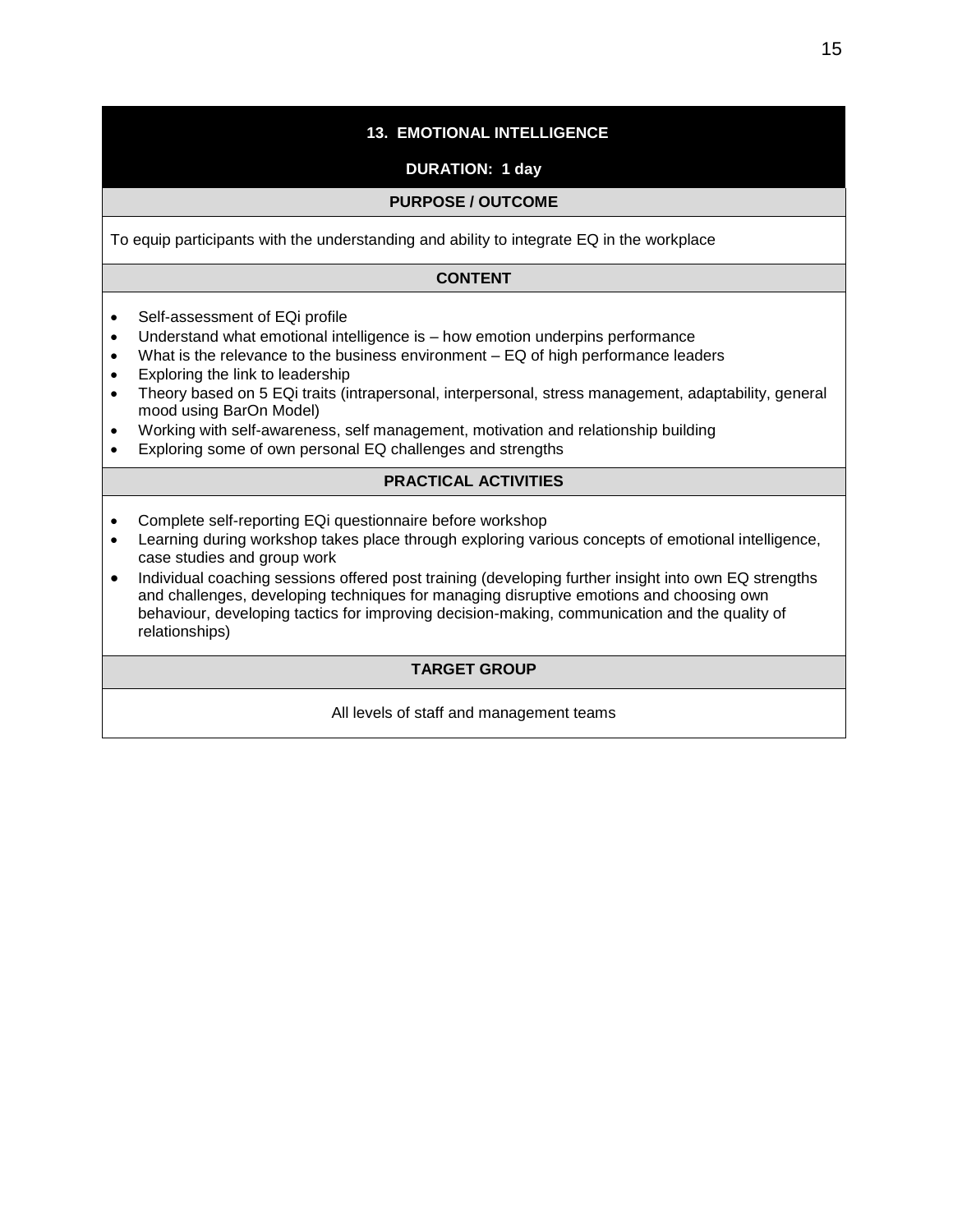#### **14. EMPLOYEE ENGAGEMENT: CREATING THE IDEAL WORKPLACE**

#### **DURATION: 2 days**

#### **PURPOSE / OUTCOME**

To get employees to care about the future of your company and invest their efforts in order to realise that future

#### **CONTENT**

#### **Session 1**

- Understanding the power of networks
- Employing intrinsic motivation factors

#### **Session 2**

• Designing a high-involvement structure

#### **Session 3**

• Creating a powerful communications strategy

# **PRACTICAL ACTIVITIES**

- Self-Assessments
- DVD's
- Group discussions and debate
- Case studies
- Application of frameworks

# **TARGET GROUP**

CEOs/MDs, senior leaders, organisational development practitioners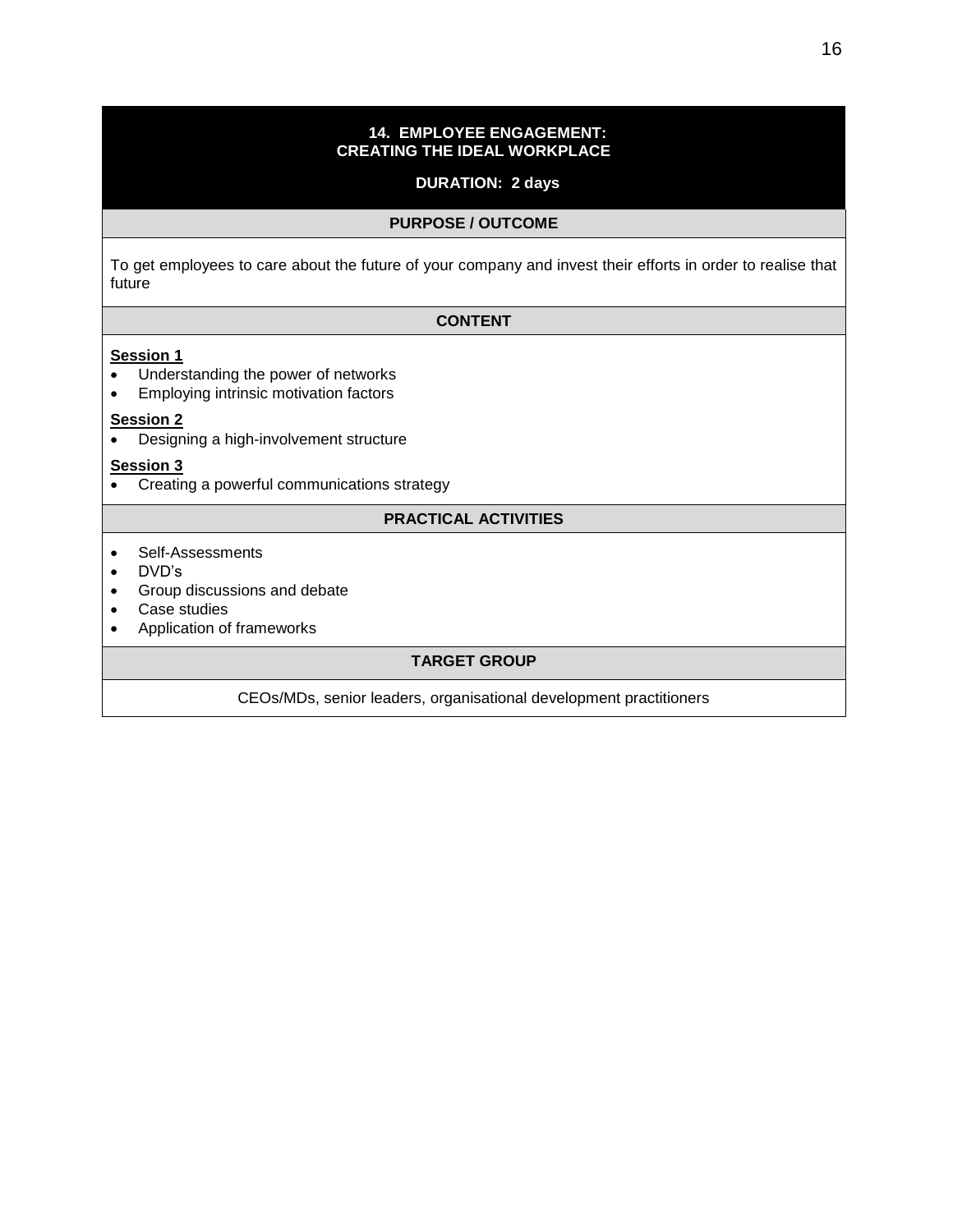# **15. TIME AND SELF- MANAGEMENT**

# **DURATION: 1 day**

#### **PURPOSE / OUTCOME**

To equip participants with the ability to manage themselves and to excel in the tough world of work

#### **CONTENT**

- Definition of effective time management
- Assessment of own ability to manage time/self
- Identifying personal time wasters:
	- Absence of goal setting
	- Typical time wasters
	- Handling of paper work
	- o Impact of procrastination
	- Inability to say NO!
	- Negative impact of colleagues
	- Disorganised life style
- Patterns of time management
	- Video: The Time Factor (40 minutes)
- Action plans and remedial steps
- Implementation and feedback

#### **PRACTICAL ACTIVITIES**

- Self-assessment
- Action plans
- Group discussions and role plays
- DVD demonstrations

#### **TARGET GROUP**

- All management levels
- Identified employees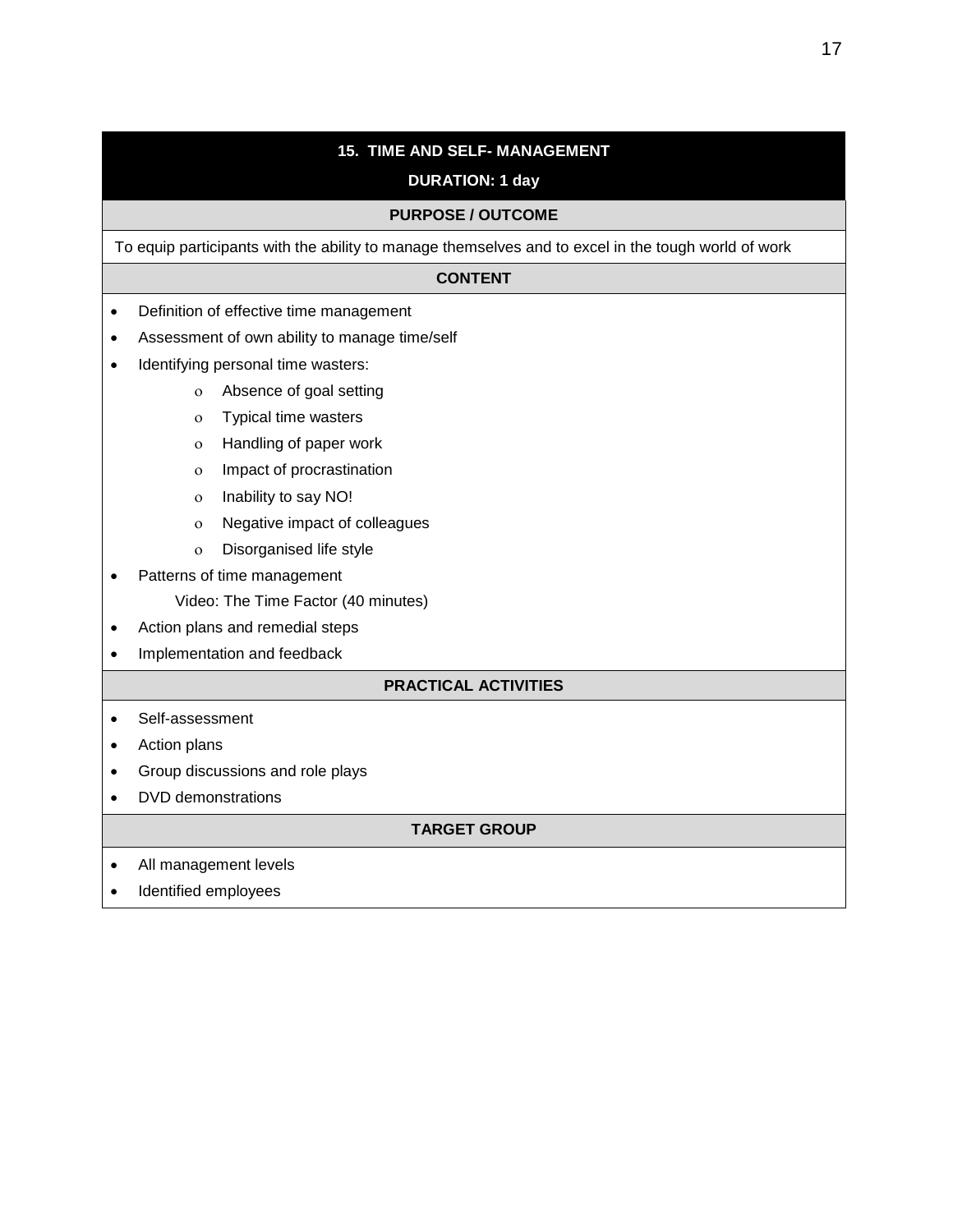# **16. EFFECTIVE DELEGATION**

#### **DURATION: 1 day**

#### **PURPOSE / OUTCOME**

To equip participants with the ability to understand the dynamics and process of effective delegation and the ability to apply this in the world of work

#### **CONTENT**

- Definition of delegation
- Nature of delegation
- Benefits of delegation
- Reasons for not delegating
- Principles of delegation
- How to delegate
- What not to delegate
	- o Video: How to delegate (90 minutes)
- Steps of effective delegation

#### **PRACTICAL ACTIVITIES**

- Group discussions and role plays
- DVD demonstration
- Guidelines on what and how to delegate
- Action plans and personal assessment

# **TARGET GROUP**

All management levels; identified employees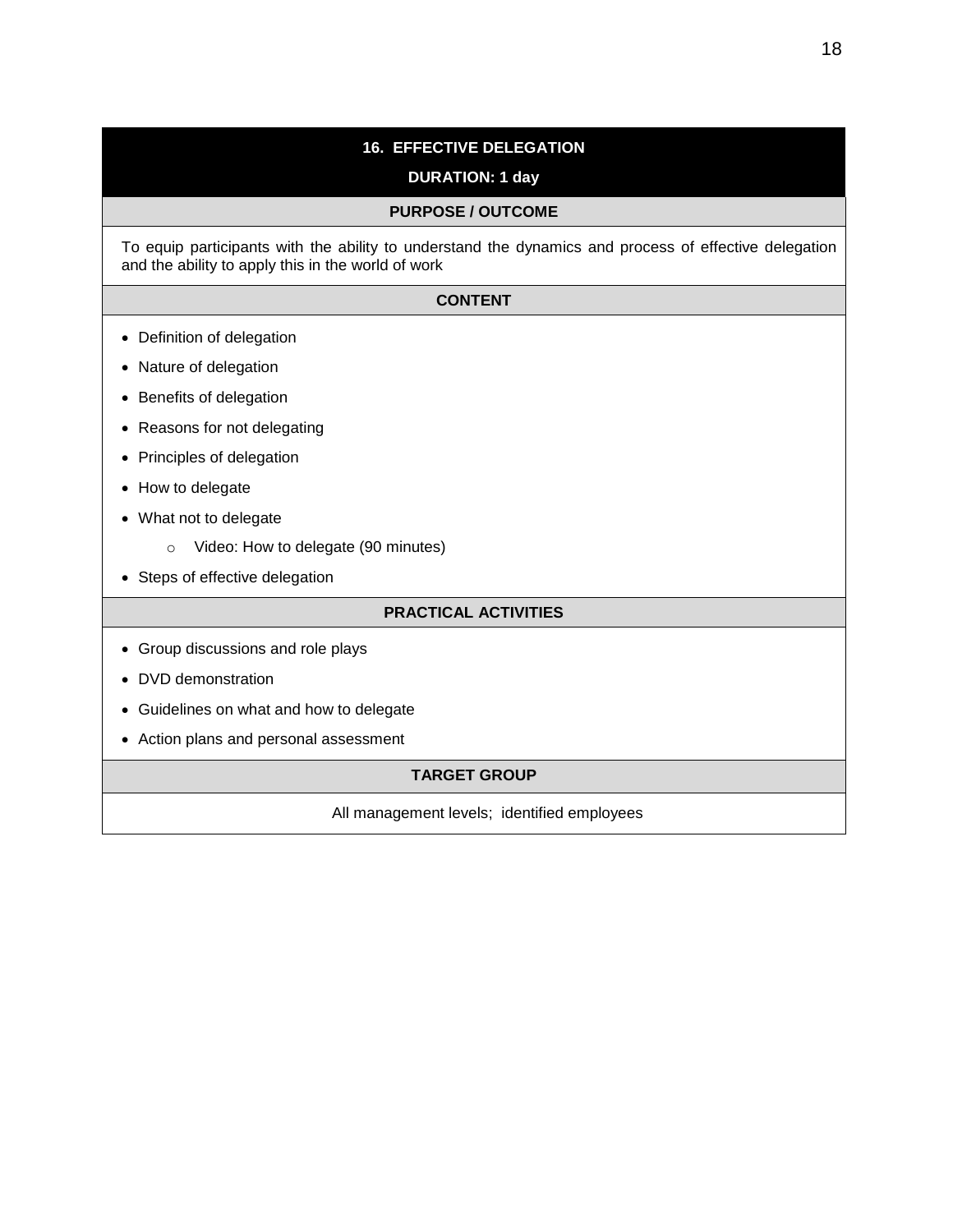# **17. MANAGING DIFFICULT CONVERSATIONS**

# **DURATION: 2 days**

#### **PURPOSE / OUTCOME**

To equip participants with the skills needed to conduct 'difficult conversations' (e.g. performance discussions; grievances; interpersonal conflict) interpersonal conflict) in a productive way

#### **CONTENT**

- Understanding the Harvard Negotiation Model
- Difficult conversations as part of performance appraisal
	- o Contracting, stetting objectives
	- o Discussing high performance
	- o Discussing non-performance
	- o Discussing personal development
	- o Discussing career and talent management
- Difficult conversations: what and what not to do

Videos: Positive feedback (40 minutes)

Positive Discipline (40 minutes)

Constructive criticism (40 minutes)

- The value of difficult conversations
- Personal assessment of own preferred communication style
- Identifying personal development areas

### **PRACTICAL ACTIVITIES**

- Personal assessment of own preferred style
- DVD demonstrations
- Role plays
- Group discussions and action plans

#### **TARGET GROUP**

All management levels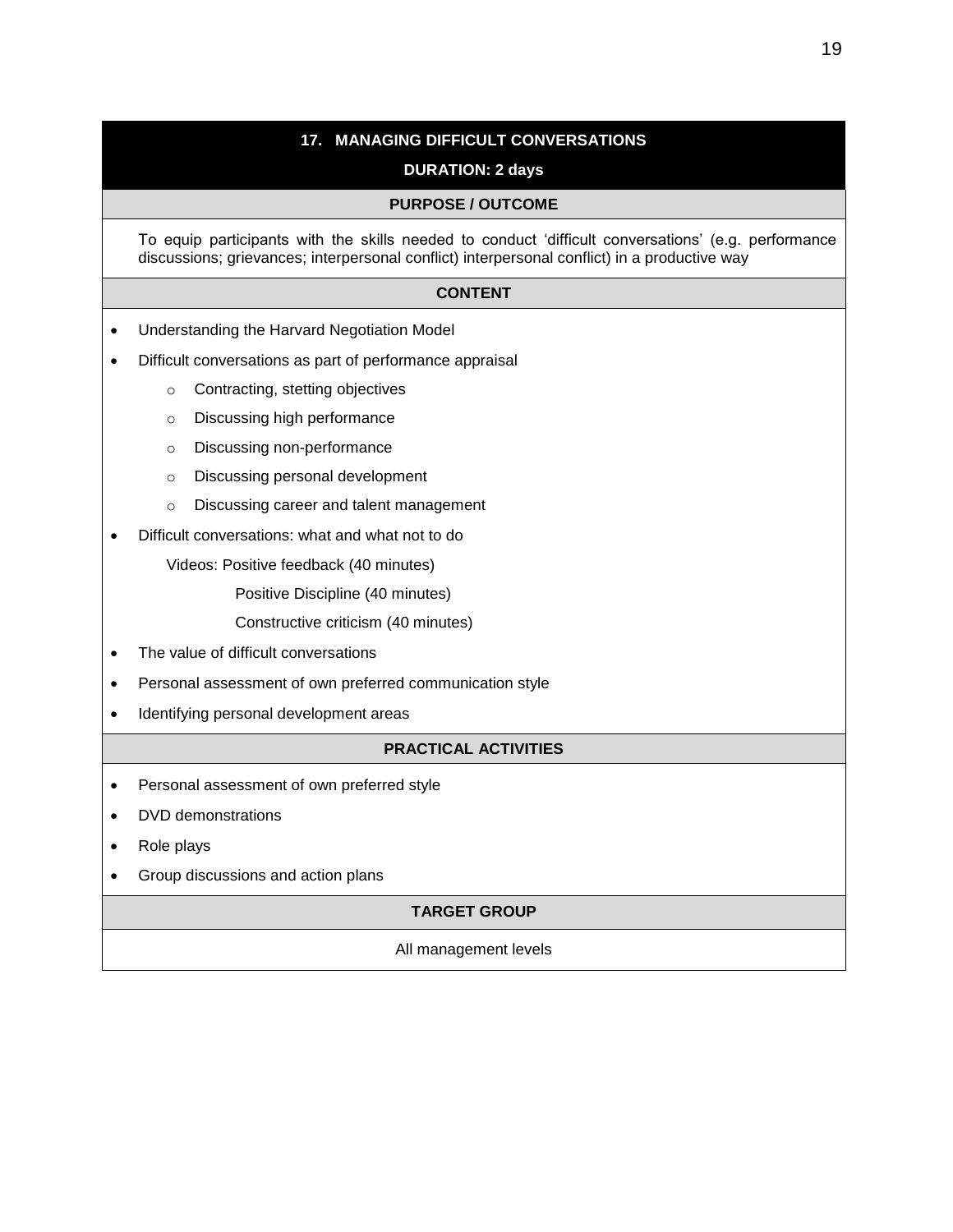| <b>18. PERFORMANCE MANAGEMENT</b><br><b>DURATION: 2 days</b>                                                                                                                                                                                                                                                                                                                                                                                                                                                                                                                                                                                                                                                                                                                                                                                                                 |  |  |  |
|------------------------------------------------------------------------------------------------------------------------------------------------------------------------------------------------------------------------------------------------------------------------------------------------------------------------------------------------------------------------------------------------------------------------------------------------------------------------------------------------------------------------------------------------------------------------------------------------------------------------------------------------------------------------------------------------------------------------------------------------------------------------------------------------------------------------------------------------------------------------------|--|--|--|
| <b>PURPOSE / OUTCOME</b>                                                                                                                                                                                                                                                                                                                                                                                                                                                                                                                                                                                                                                                                                                                                                                                                                                                     |  |  |  |
| To equip participants with the ability to conduct performance discussions effectively in particular<br>discussions with non-performing staff                                                                                                                                                                                                                                                                                                                                                                                                                                                                                                                                                                                                                                                                                                                                 |  |  |  |
| <b>CONTENT</b>                                                                                                                                                                                                                                                                                                                                                                                                                                                                                                                                                                                                                                                                                                                                                                                                                                                               |  |  |  |
| The importance of performance management<br>Creating a conducive feedback environment<br>Implementing the basic principles underpinning performance discussions<br>$\bullet$<br>Performance discussions do not replace workplace communication<br>$\bullet$<br>Performance discussions is an on-going process<br>$\bullet$<br>It must happen in an atmosphere of trust<br>$\bullet$<br>You need to be prepared<br>$\bullet$<br>Exhibit positive behavior<br>$\bullet$<br>No surprises!!<br>Balance between positive and negative feedback<br>$\bullet$<br>Ask open questions<br>The five conversations in performance discussions<br>Contracting<br>$\bullet$<br>Feedback: exceeding standards<br>$\bullet$<br>Feedback: non-performing<br>$\bullet$<br>Personal development<br>$\bullet$<br>Career and talent management<br>Case studies, DVD demonstrations and role plays |  |  |  |
| <b>PRACTICAL ACTIVITIES</b>                                                                                                                                                                                                                                                                                                                                                                                                                                                                                                                                                                                                                                                                                                                                                                                                                                                  |  |  |  |
| Exercises to move from critisism to feedback<br>Role plays<br>Assessment of various case studies<br>$\bullet$<br>Observations and group discussions<br>$\bullet$<br>Sharing of own experience: positive and negative<br>$\bullet$<br>Exhibiting the appropriate verbal/non-verbal behaviour                                                                                                                                                                                                                                                                                                                                                                                                                                                                                                                                                                                  |  |  |  |

#### **TARGET GROUP**

Supervisors/team leaders/first line managers, middle and senior management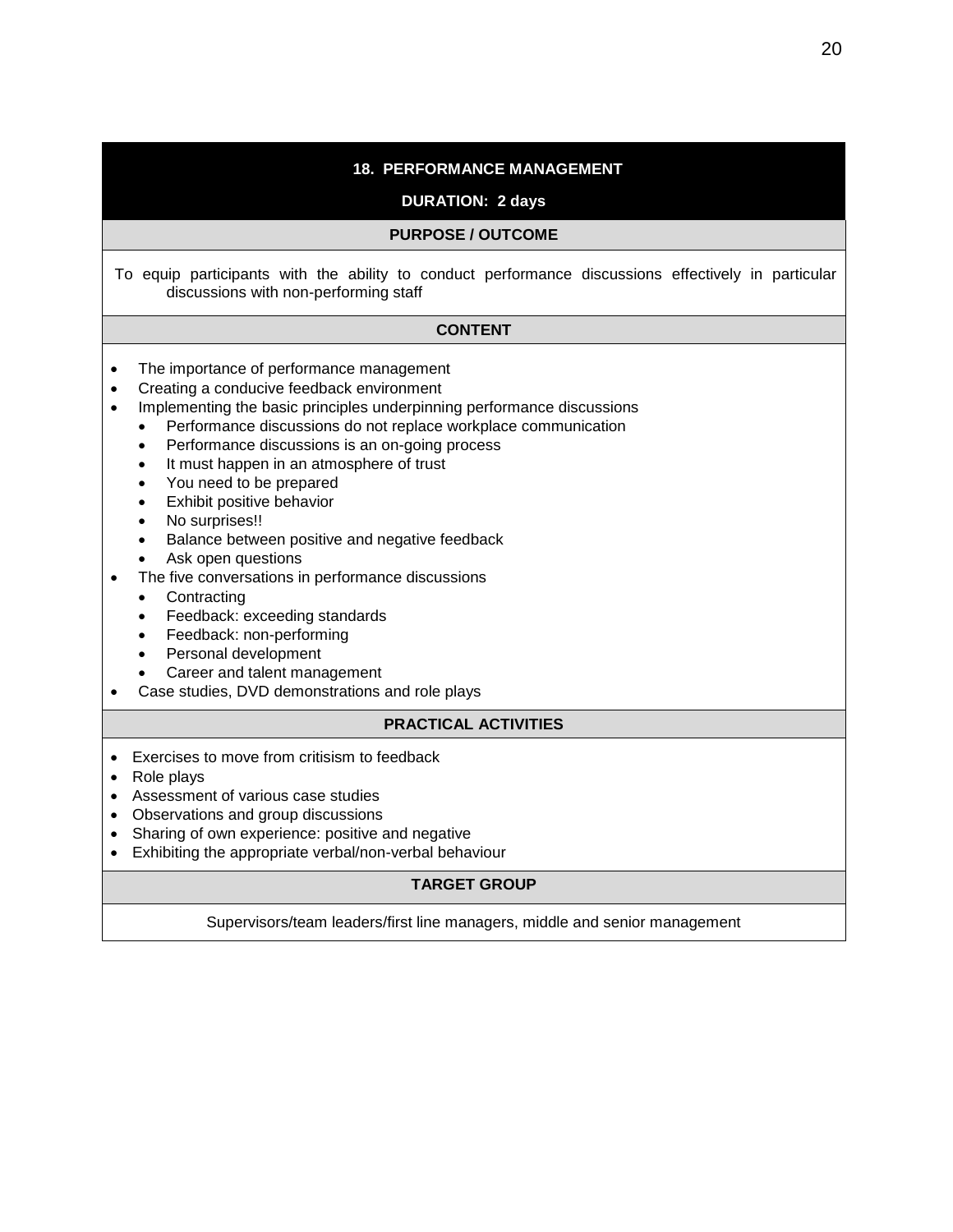#### **19. THE BUSINESS CASE FOR SUBSTANTIVE DIVERSITY**

#### **DURATION: 1 day**

#### **PURPOSE / OUTCOME**

To equip participants with a foundational knowledge of what diversity is and how it applies in the context of employment equity in the workplace. To orientate participants with the business case for diversity, which incorporates elements of building trust and of employment equity, with a focus on enhancing diversity as an Affirmative Action measure. The necessity of facilitating active communication and dialogue between various stakeholders forms an important part of the content.

#### **CONTENT**

- Definition of "diversity"
- The need for substantive diversity not just ticking boxes
- The importance of inclusivity in the workplace
- Barriers to diversity
- The benefits of diversity
- Consequences of not embracing diversity
- The business case for diversity
- Theme 1: Building trust
	- o Purcell's model of industrial relations patterns
	- o The opportunity presented by increased trust in the workplace
	- o The preconditions for being able to build trust
	- o Understanding embracing diversity as a core element of trust in employment
	- Theme 2: Diversity as an Affirmative Action measure
		- o Barrier analysis (EEA)
- Diversity quotient ("DQ"): how to become diversity wise
- Unconscious bias explanation, relevant types, impact and steps to combat
- Stereotyping explanation and origins, harmful impact and effect on organisation's DQ
- Discussion of contentious listed grounds in the EEA in the context of diversity orientation
	- o Gender
	- o Sex
	- o Sexual orientation
	- o Race
	- o Culture
	- o Disability

#### **PRACTICAL ACTIVITIES**

Active dialogue on challenging topics

#### **TARGET GROUP**

All levels of management, including employee representatives and EE committees